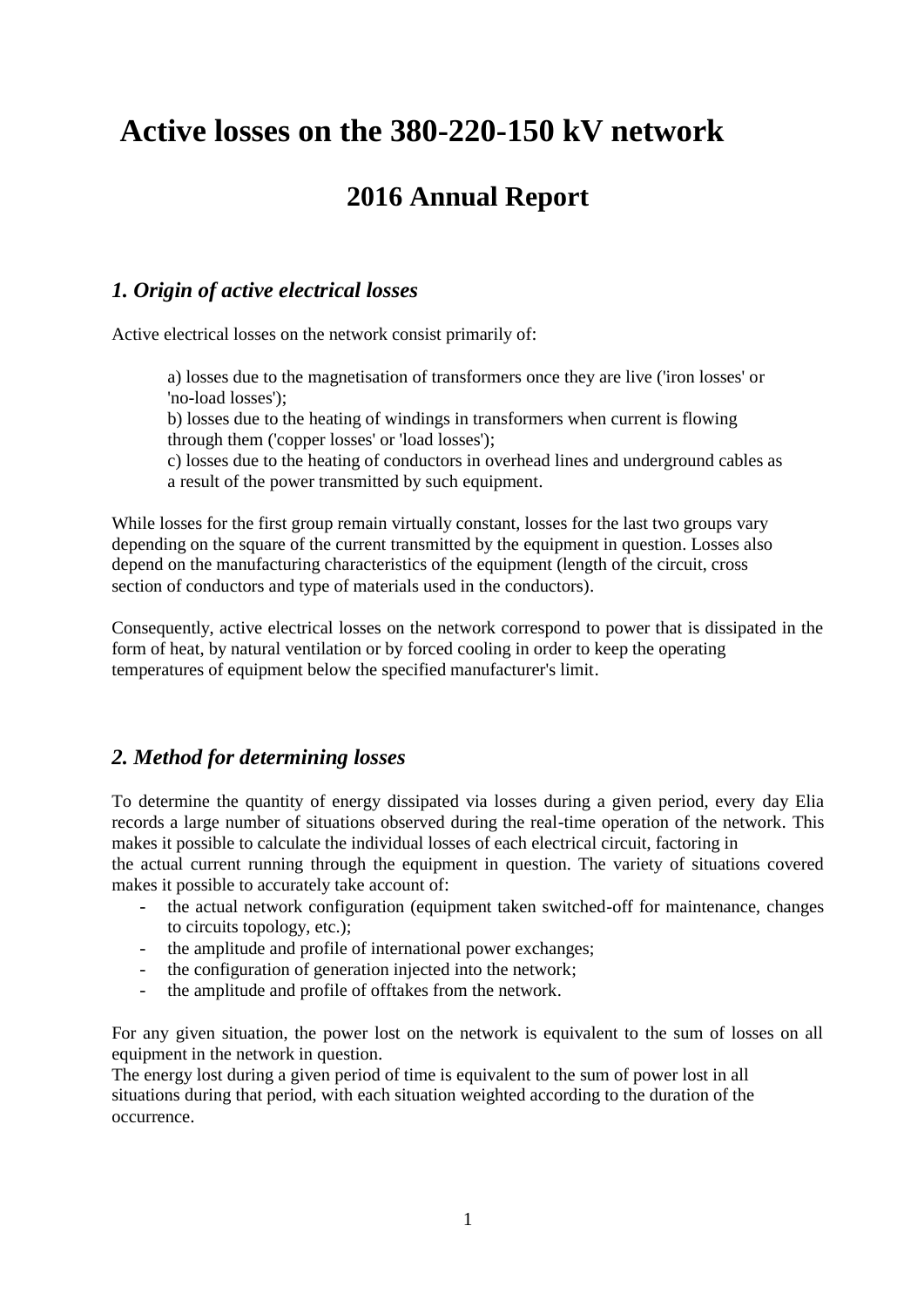#### *3. Basis for calculating active losses on the federal network*

Belgium's federal electricity network currently consists of equipment operating at nominal voltages of 380 kV, 220 kV and 150 kV. This equipment consists of overhead lines, underground cables, phase shifting transformers and power transformers which connect these voltages.

The basis for monitoring active losses in 2016 encompasses all equipment operating at nominal voltages of 380 kV, 220 kV and 150 kV, excluding equipment that is part of users' network connections. Power transformers connecting these voltages are also included, in addition to overhead lines, underground cables and phase shifting transformers.

#### *4. Actual losses in 2016 (in GWh)*

The table below shows the actual losses in 2016 (in GWh) recorded by Elia on the 380-220- 150 kV networks.

|                | Peak<br><b>Hours</b> | Off-Peak<br>Hours | <b>TOTAL</b> |
|----------------|----------------------|-------------------|--------------|
| Q1             | 85,6                 | 129,4             | 215,0        |
| Q <sub>2</sub> | 68,9                 | 112,7             | 181,6        |
| Q3             | 71,6                 | 105,9             | 177,5        |
| Q4             | 83,0                 | 133,6             | 216,6        |
| TOTAL          | 309,1                | 481,6             | 790,8        |

Monotone curve of losses 2016

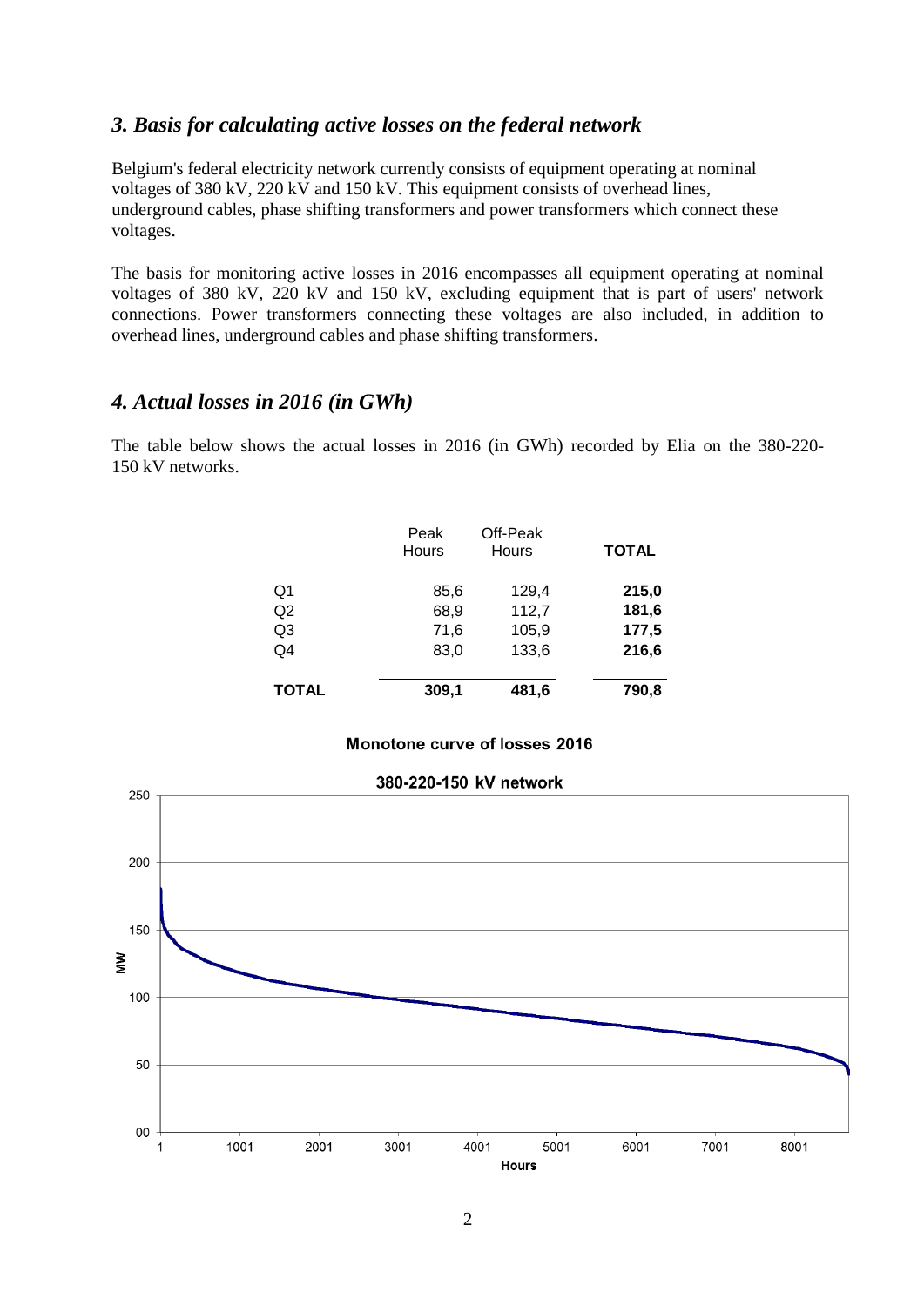### *5. Compensation in kind by the Access Responsible Party*

Article 161 of the federal Grid Code (Royal Decree of 19 December 2002) states that each Access Responsible Party must compensate active network losses for all of its network accesses. Accordingly, ultimately, active losses observed on the federal network are compensated in kind by the sum of contributions by the Access Responsible Parties.

In order to formulate – in an objective, transparent and non-discriminatory  $way - the$ contribution expected from each Access Responsible Party, the contribution is expressed in the form of a percentage of net offtakes linked to the portfolio of the Access Responsible Party in question. For 2016, the percentage was :

> 1,35% for Peak-load hours; and 1,25% for Off-peak hours.

The table below shows compensation in kind (in GWh) carried out in 2016 by Access Responsible Parties based on this coefficient.

|                | Peak<br>Hours | Off-Peak<br>Hours | <b>TOTAL</b> |
|----------------|---------------|-------------------|--------------|
| Q1             | 92,8          | 133,7             | 226,4        |
| Q2             | 80,5          | 120,9             | 201,4        |
| Q3             | 76,9          | 114,0             | 190,9        |
| Q <sub>4</sub> | 89,2          | 129,6             | 218,8        |
| <b>TOTAL</b>   | 339,3         | 498,2             | 837,4        |

#### *6. Deficit of compensation in kind in 2016*

The deficit of compensation in kind during a given period is defined as the algebraic difference between actual losses and compensation in kind during the same period.

The table below shows the deficit (in GWh) for 2016.

|                | Peak<br>Hours | Off-peak<br><b>Hours</b> | <b>TOTAL</b> |
|----------------|---------------|--------------------------|--------------|
| Q <sub>1</sub> | $-7,2$        | $-4,2$                   | $-11,4$      |
| Q2             | $-11,6$       | $-8,2$                   | $-19,7$      |
| Q <sub>3</sub> | $-5,3$        | $-8,1$                   | $-13,4$      |
| Q4             | $-6,1$        | 4,0                      | $-2,2$       |
| <b>TOTAL</b>   | $-30,1$       | $-16,5$                  | $-46,7$      |